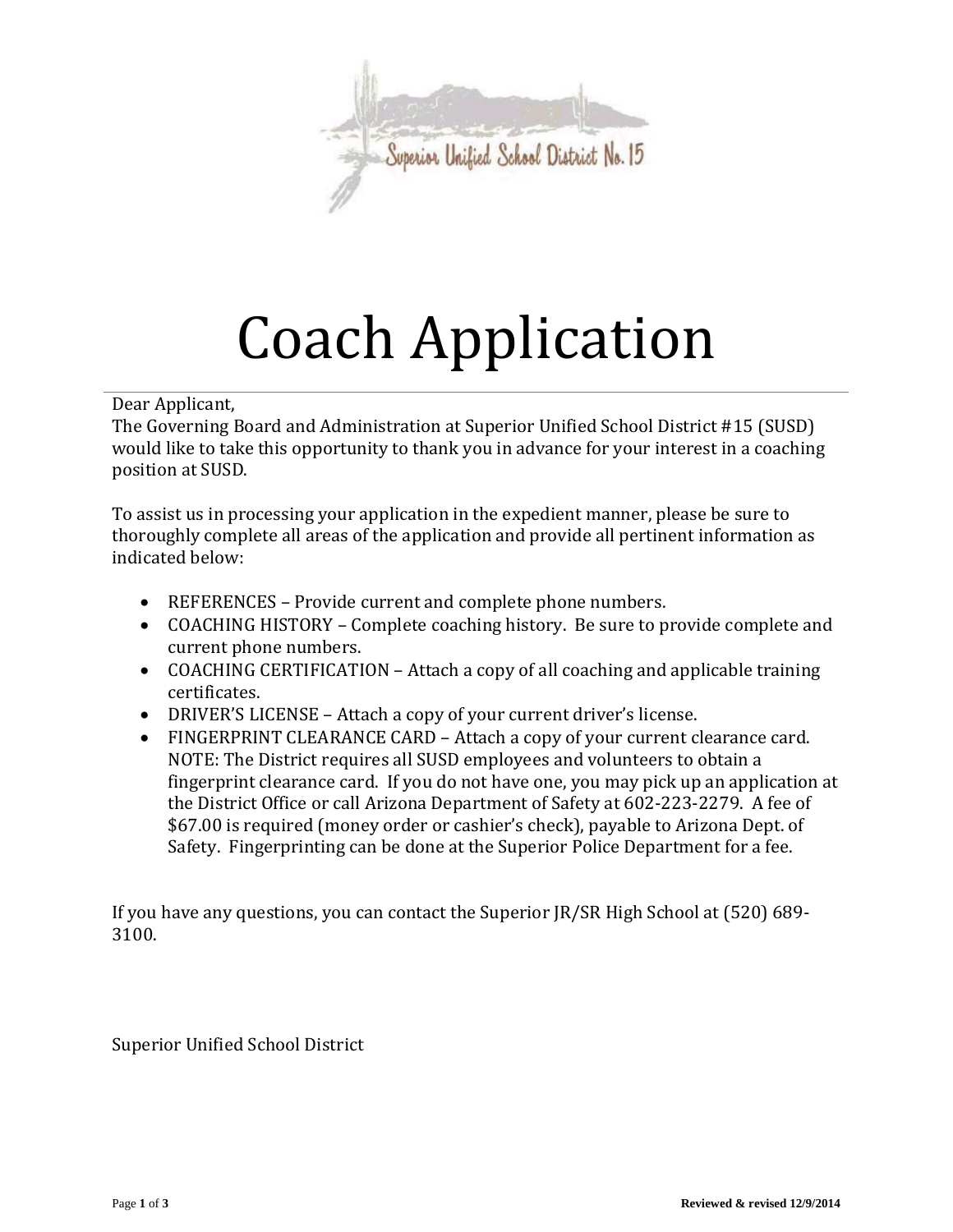

1500 Sunset Drive Suite 101 Superior, AZ 85173 P: (520) 689-3000 F: (520) 689-3009 Web: www.superiorusd.org

## **COACHING APPLICATION**

*It is the policy of the Superior Unified School District to provide all persons with equal employment and educational opportunities regardless of race, color, sex, national origin, religion, marital status, age or handicap.* 

*Es la polisa del Distrito Escolar Unifacado de Superior de proveer a todas las personas igualdad de empleo y las oportunidades educacionales sin distinccion sobre de raza, color, sexo, origen nacional, religion, estado civil, edad o desabilidad.* 

| Address and the contract of the contract of the contract of the contract of the contract of the contract of the contract of the contract of the contract of the contract of the contract of the contract of the contract of th |                |  |
|--------------------------------------------------------------------------------------------------------------------------------------------------------------------------------------------------------------------------------|----------------|--|
|                                                                                                                                                                                                                                | Message Number |  |
| <b>Emergency Contact Name</b>                                                                                                                                                                                                  | Phone Number   |  |

### **COACHING EXPERIENCE**

All phone numbers and addresses must be current.

| <b>Dates Coached</b> | <b>Agency's Name</b><br>(include address and phone) | <b>Athletic Director's Name</b> | <b>Sport Coached</b> | <b>Reason for Leaving</b> |
|----------------------|-----------------------------------------------------|---------------------------------|----------------------|---------------------------|
| From:<br>To:         |                                                     |                                 |                      |                           |
| From:<br>To:         |                                                     |                                 |                      |                           |
| From:<br>To:         |                                                     |                                 |                      |                           |
| From:<br>To:         |                                                     |                                 |                      |                           |

### **TRAINING/EDUCATION**

| Attach additional pages if necessary |                                      |          |                          |                   |                    |
|--------------------------------------|--------------------------------------|----------|--------------------------|-------------------|--------------------|
|                                      | Name of<br><b>Training/Education</b> | Location | Completed<br>(Yes or No) | Date<br>Completed | <b>Certificate</b> |
|                                      |                                      |          |                          |                   |                    |
|                                      |                                      |          |                          |                   |                    |
|                                      |                                      |          |                          |                   |                    |

#### **PERSONAL REFERENCES**

(List three, do not use relatives)

| Name                                                                                                                                                                                                                           |                                             |
|--------------------------------------------------------------------------------------------------------------------------------------------------------------------------------------------------------------------------------|---------------------------------------------|
|                                                                                                                                                                                                                                |                                             |
|                                                                                                                                                                                                                                |                                             |
| Name                                                                                                                                                                                                                           |                                             |
|                                                                                                                                                                                                                                |                                             |
|                                                                                                                                                                                                                                |                                             |
| Name and the contract of the contract of the contract of the contract of the contract of the contract of the contract of the contract of the contract of the contract of the contract of the contract of the contract of the c |                                             |
| Title                                                                                                                                                                                                                          | Phone Number <b>Exercise 2</b> Phone Number |